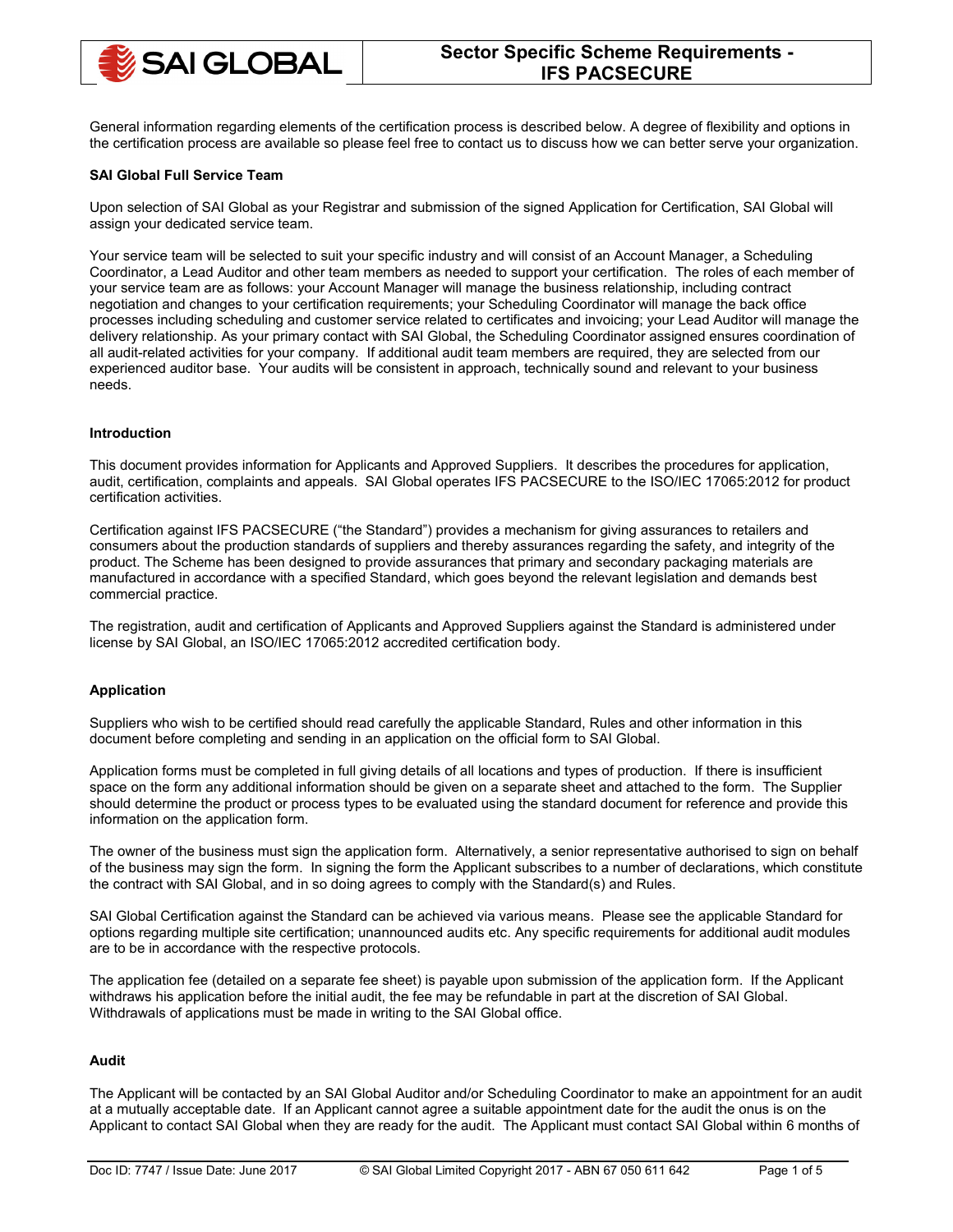

this notice; otherwise their application will be withdrawn. This only applies to new applicants. Once certified, Approved Suppliers must make themselves available for audit promptly on an annual basis.

The auditor will send the applicant an appointment letter, which will confirm the date and approximate time of the audit and outline the scope of the audit.

Audits will cover all aspects of the Standard.

The purpose of the audit is to check that Applicants conform to all the requirements of the Standard. The auditor will need to talk to staff and to see records so that he/she can be assured that conformance can be maintained between audits. The person responsible for the day-to-day management must be available to accompany the auditor and answer any questions. The auditor will need to see a representative sample of production. If any of these requirements are not possible on the day(s) of the audit Applicants must contact SAI Global in advance and preferably in writing to explain the situation. If the auditor cannot complete the audit in full on the day(s) of the appointment due to the Applicant not making available all aspects required for audit, the application cannot be progressed and a further fee will be payable for the auditor to return.

SAI Global are interested in receiving feedback from Applicants and Approved Suppliers on the work of auditors. Following an audit, suppliers may receive a questionnaire asking for their comments.

## **Certification**

Following an audit, the auditor will submit a report to the SAI Global Office. SAI Global will determine the eligibility of the Applicant for certification as an Approved Supplier. If the auditor reported that an Applicant did not conform to all requirements of the Standard, SAI Global will make a decision as to certification based on the degree of non-conformity. Documentary evidence or re-visit will be required to verify that non-conformities have been rectified. If re-visit is necessary a further fee will be incurred.

The Applicant must either rectify these non-conformities within the time-scale permitted or put in writing to SAI Global any queries regarding type or level of non-conformity raised (see complaints).

If the non-conformities are not rectified within the permitted time scale, the Approved Supplier will receive a final reminder notification. If the non-conformities are still not rectified after this final warning, the Approved Supplier will be suspended.

If a suspended non-conforming supplier does not make contact with the SAI Global office within the 7 days the sites registration and certification will be revoked. A fresh application will be needed to re-join the scheme.

If the Applicant fails the audit, SAI Global will de-certify or de-register within two days from the end of the audit.

If an application is deferred the reason(s) will be given in writing. This letter will detail the non-conformities, which were identified during the audit. The Applicant must either rectify these non-conformances within the time-scale permitted or put in writing to SAI Global any queries regarding the type or level of non-conformity identified during the audit (see Complaints).

If an application or certification is refused SAI Global shall, by written notice, advise the Applicant of the reason(s) for the refusal, their right of appeal and provide details of the Appeal Procedure (see Appeals). If an Applicant wishes to be reconsidered following refusal a new application is required.

The final decision relating to certification (whether on appeal or otherwise) rests with the SAI Global Certification Committee whose decision is final and binding.

By joining the scheme the Applicant / Approved Supplier consents to the processing by SAI Global of data and the subsequent release of the audit report to IFS. In all other cases the audit reports will be confidential to SAI Global and the client unless a consent form (available from the SAI Global office or SAI Global auditor) has been signed by the Applicant or Approved Supplier.

Certificates are not transferable and remain the property of SAI Global. Only Approved Suppliers can use SAI Global certificates, and strictly only in relation to the scope of their certification. Approved Suppliers must not make any express or implied claim that certification applies to product, locations or activities that are not included in the scope of their certificate. Only Approved Suppliers can use SAI Global marks or logos and only in accordance with the Conditions of Use. By joining the scheme the Applicant / Approved Supplier consents to the transmission of certification status details including an electronic copy of the Certificate of Conformity (where one is issued) to IFS for inclusion on the IFS Database.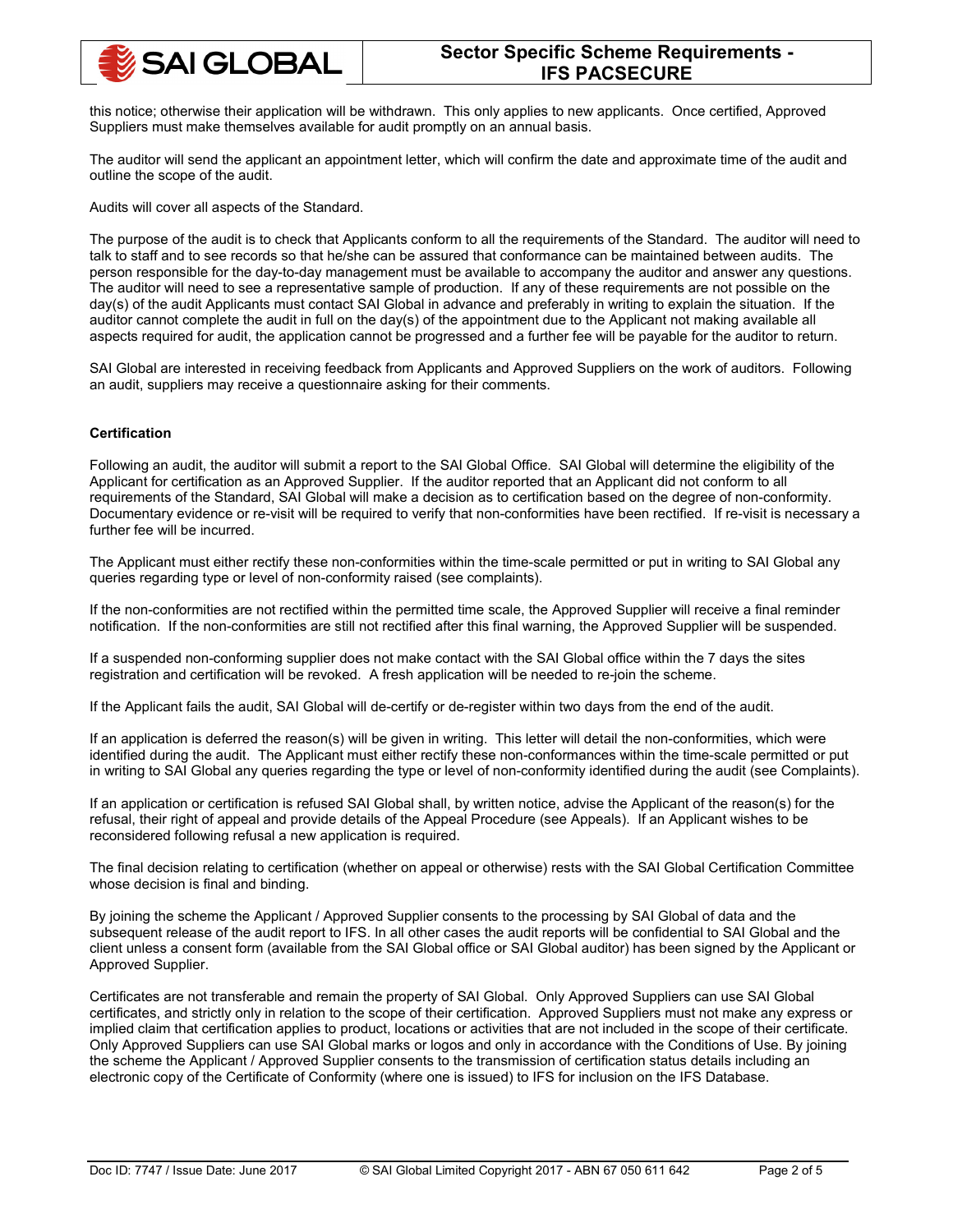# **SAI GLOBAL**

### **IFS Required Time Lines**

The time between the date of the audit and the awarding of certificate is determined as follows:

- 2 weeks to draw up the pre-report of the audit and supply this to the client
- 2 weeks for the company to respond to the deviations and nonconformities (i.e. draw up the action plan)

– 2 weeks for the auditor to check the proposed corrective actions, for the certification procedure and upload of the audit report, the action plan and the certificate to the Audit Portal.

In total: 6 weeks between the date of audit and uploading the audit report to the Audit Portal and awarding the certificate:

– Target time: 6 weeks,

– Maximum time: 8 weeks.

#### **Obligations of Approved Suppliers**

Approved Suppliers must, at all times, continue to comply with the Standard and Rules, and with the declarations detailed on the application form. The Standard and Rules are additional to any statutory requirements and nothing in the Standard or Rules shall be deemed as providing exemption from current legislation.

Approved Suppliers must inform SAI Global if their circumstances change during the period of certification, which may affect their conformity to the Standard. These would include changes to ownership and significant changes to facilities or management. SAI Global will assess whether a re-audit is necessary to ensure continued suitability for certification.

#### **Refusal/Suspension**

An Applicant or Approved Supplier who has had a conviction for any offence in connection with food production in the past 3 years or in any longer period which corresponds with any sentence imposed by a Court must declare this (in the case of the Applicant, on the Application form and in the case of an Approved Supplier immediately in writing to the SAI Global office). The Applicant or Approved Supplier may be refused/ suspended from certification with immediate effect by written notice from SAI Global. Re-application/re-admission will not normally be considered for 3 months from the date of conviction and will be subject to a re-audit.

Suspended Suppliers must return their Certificates of Conformity to SAI Global forthwith and must not make any further claims whether express or implied, that they are certified by SAI Global.

In all cases of refusal/suspension of participation, there is no entitlement to any refund of fees.

Any Applicant/Approved supplier who is refused/ suspended from participation has the right of appeal against this decision. SAI Global shall by written notice advise the applicant/approved supplier of the right of appeal and provide details of the Appeal Procedure (see Appeals).

## **Revocation of Participation**

Any Approved Supplier who is in breach of any provisions of the Standard and/or Rules may have their certification against the Standard revoked with immediate effect by written notice from SAI Global. This notice will inform the Approved Supplier of the reasons for revocation and will also provide details of the Appeal Procedure (see Appeals).

An Approved Supplier may voluntarily withdraw from certification against the Standard by notification of such in writing to SAI Global. In all cases of revocation/withdrawal of participation, there is no entitlement to any refund of fees. The supplier must return their Certificate of Conformity and must not make any further claims, whether express or implied, that they are certified by SAI Global.

Approved Suppliers whose certification is revoked must make a new application if they wish to re-gain certification. No new application will normally be considered by SAI Global for a period of at least 3 months following revocation.

An Approved Supplier whose certification has been revoked has the right of appeal against this decision. SAI Global shall, by written notice, advise the Approved Supplier of the right of appeal and provide details of the Appeal Procedure (see Appeals).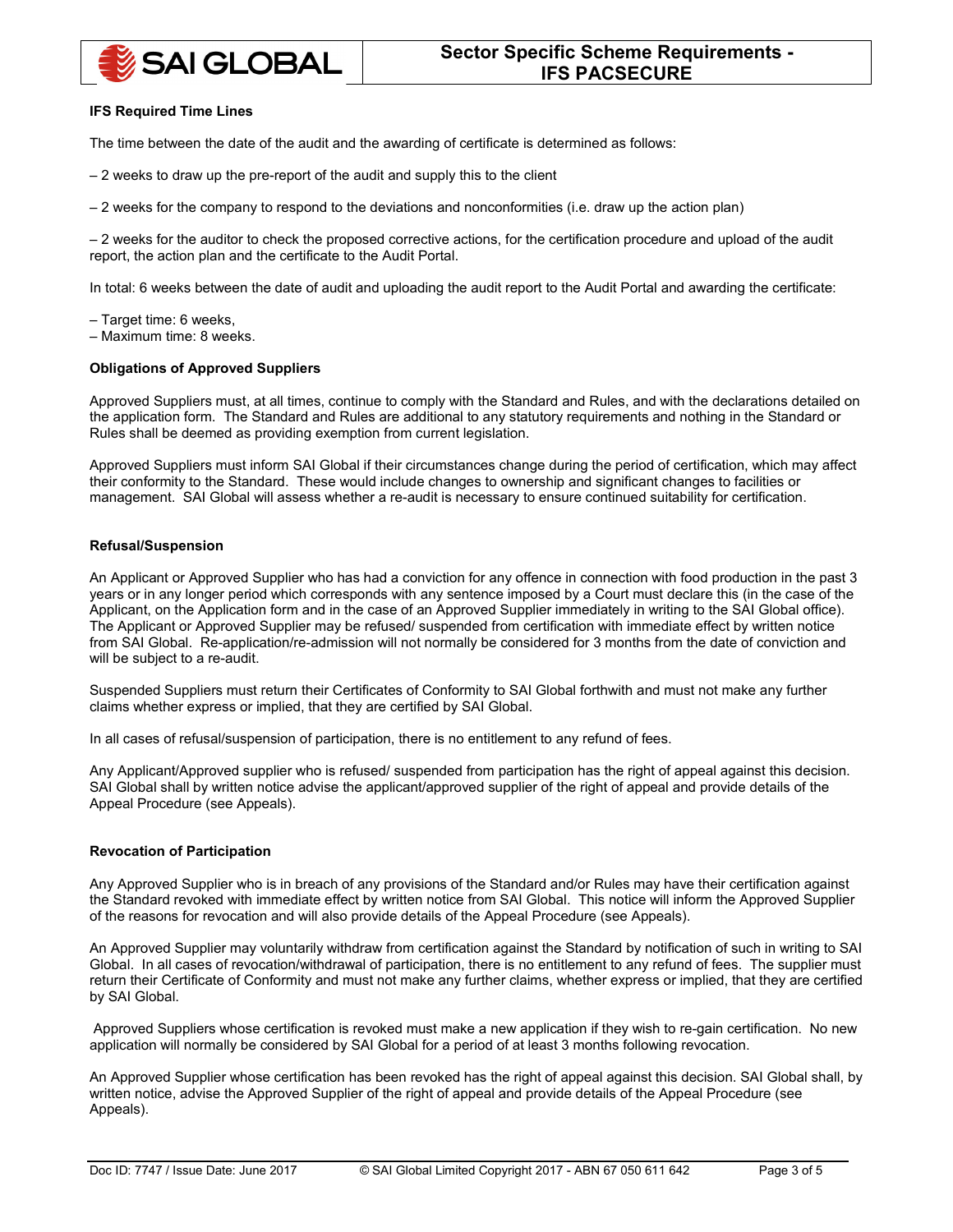

#### **Appeals**

If an Applicant or Approved Supplier wishes to appeal against a certification decision (whether in relation to non-conformities noted on reports, or suspension, refusal or revocation of certification) they must write to SAI Global giving reasons why they believe the decision is wrong, and should also provide any relevant supporting evidence. Requests for Appeal may be subject to a non-refundable administration fee. In the event of an unsuccessful appeal SAI Global reserve the right to charge costs of conducting the appeal.

This appeal must be received in the SAI Global office within 7 days of the Applicant/Approved Supplier receiving notification of the certification decision.

SAI Global will usually contact the Applicant/Approved Supplier to clarify the basis for appeal. This may lead to the issue being resolved.

If this does not resolve the issue, SAI Global will appoint the SAI Global Certification Committee or an Appeal Panel which will meet to consider the appeal within 30 days.

The Appeals Panel will be appointed by the SAI Global Certification Committee to consist of 3 appointees who are independent, impartial and competent.

The decision of the Appeal Panel will be sent to the Applicant/Approved Supplier within 30 days and will be final and binding on both the Applicant/Approved Supplier and SAI Global. For the avoidance of doubt, only one appeal will be allowable for each certification decision arising from the same factual circumstances.

#### **Complaints**

Where a complaint is made to SAI Global the complainant will be asked to make the complaint in writing.

All complaints whether about Applicants/Approved Suppliers, SAI Global Auditors or SAI Global Administration will be properly investigated including consideration by SAI Global of any representatives, and all necessary action taken.

#### **Confirmation of Participation**

SAI Global will treat all information about Applicants and Approved Supplier with strictest confidence, but will respond to queries from third parties who wish to confirm the status of any Approved Supplier as follows:

SAI Global will give the membership number, name and address and confirm if the site is an Approved Supplier, expiry date and scope of certification.

SAI Global will also comply with the IFS Framework Agreement requirement to release a copy of the audit report to IFS. Other than complying with this requirement, SAI Global will not divulge more specific information than that described the IFS Framework Agreement (such as details of individual audit reports) to any third party, without the Applicants/Approved Suppliers written agreement.

SAI Global may notify those with a commercial interest, for example other suppliers, retailers, and customers, that an Approved Supplier's certification has been suspended or revoked.

## **Liability**

SAI Global will not be liable for any potential, estimated loss of earnings by Applicants or Approved Suppliers with regard to any provisions of the Standard or Rules or the administration or operation of the Standard or rules by SAI Global.

SAI Global will not be liable in regard of any audit, or the exercise of any of their rights, or powers, or duties under the Standard or Rules.

SAI Global will not be liable for any losses that arise from, including without limitation, any industrial action or the failure of any machine, data processing system, transmission link or any other events outside its reasonable control.